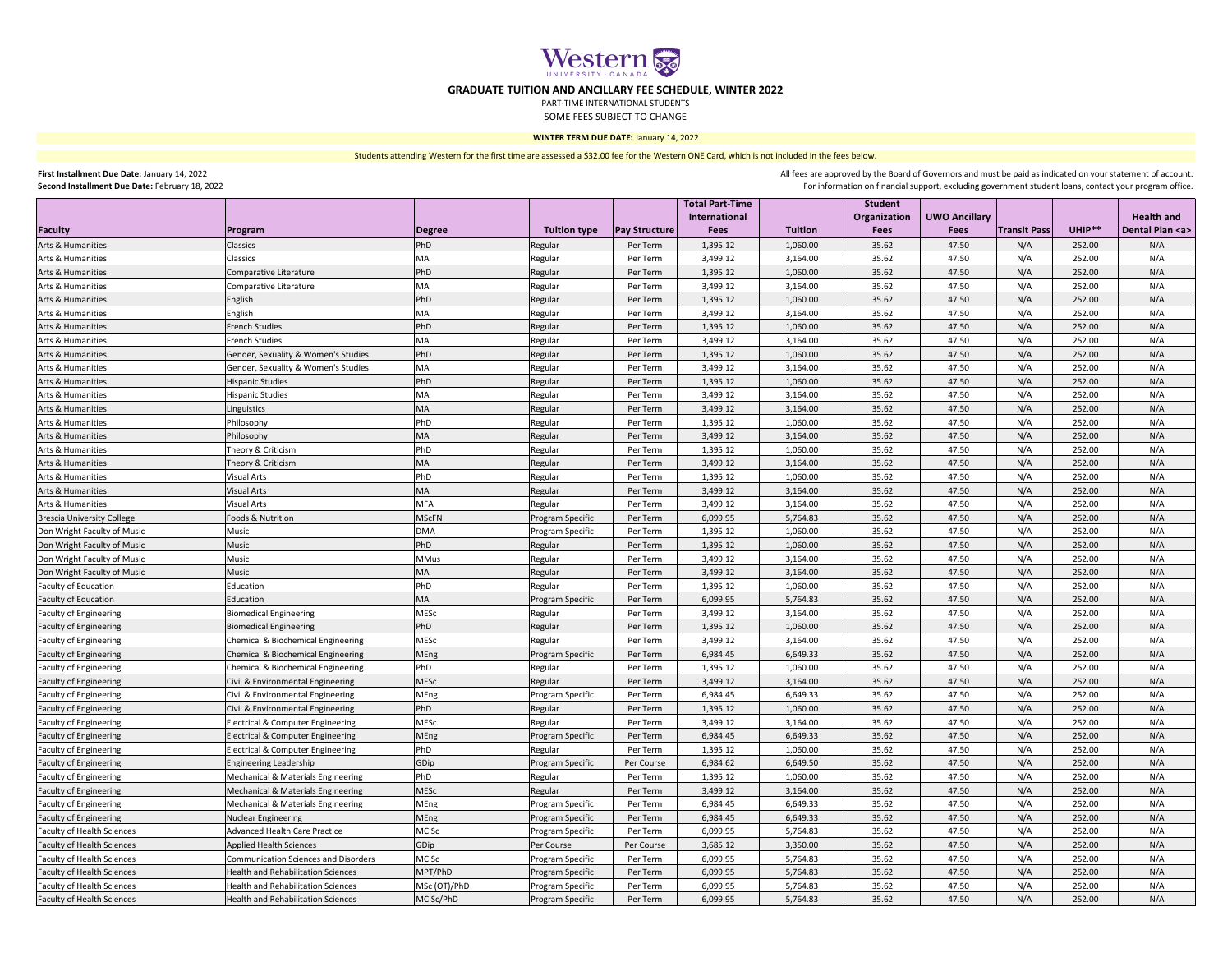|                                                   |                                           |                           |                         |                      | <b>Total Part-Time</b> |                | <b>Student</b> |                      |                     |        |                     |
|---------------------------------------------------|-------------------------------------------|---------------------------|-------------------------|----------------------|------------------------|----------------|----------------|----------------------|---------------------|--------|---------------------|
|                                                   |                                           |                           |                         |                      | International          |                | Organization   | <b>UWO Ancillary</b> |                     |        | <b>Health and</b>   |
| Faculty                                           | Program                                   | Degree                    | <b>Tuition type</b>     | <b>Pay Structure</b> | <b>Fees</b>            | <b>Tuition</b> | <b>Fees</b>    | <b>Fees</b>          | <b>Transit Pass</b> | UHIP** | Dental Plan <a></a> |
| <b>Faculty of Health Sciences</b>                 | <b>Health and Rehabilitation Sciences</b> | PhD                       | Regular                 | Per Term             | 1,395.12               | 1,060.00       | 35.62          | 47.50                | N/A                 | 252.00 | N/A                 |
| <b>Faculty of Health Sciences</b>                 | <b>Health and Rehabilitation Sciences</b> | MSc                       | Regular                 | Per Term             | 3,499.12               | 3,164.00       | 35.62          | 47.50                | N/A                 | 252.00 | N/A                 |
| <b>Faculty of Health Sciences</b>                 | Kinesiology                               | PhD                       | Regular                 | Per Term             | 1,395.12               | 1,060.00       | 35.62          | 47.50                | N/A                 | 252.00 | N/A                 |
| <b>Faculty of Health Sciences</b>                 | Kinesiology                               | <b>MA</b>                 | Regular                 | Per Term             | 3,499.12               | 3,164.00       | 35.62          | 47.50                | N/A                 | 252.00 | N/A                 |
| <b>Faculty of Health Sciences</b>                 | Kinesiology                               | <b>MSc</b>                | Regular                 | Per Term             | 3,499.12               | 3,164.00       | 35.62          | 47.50                | N/A                 | 252.00 | N/A                 |
| <b>Faculty of Health Sciences</b>                 | <b>Nursing</b>                            | PhD                       | Regular                 | Per Term             | 1,395.12               | 1,060.00       | 35.62          | 47.50                | N/A                 | 252.00 | N/A                 |
| <b>Faculty of Health Sciences</b>                 | <b>Nursing</b>                            | ΜN                        | Program Specific        | Per Term             | 6,099.95               | 5,764.83       | 35.62          | 47.50                | N/A                 | 252.00 | N/A                 |
| <b>Faculty of Health Sciences</b>                 | <b>Nursing</b>                            | MScN                      | Program Specific        | Per Term             | 4,800.12               | 4,465.00       | 35.62          | 47.50                | N/A                 | 252.00 | N/A                 |
| <b>Faculty of Health Sciences</b>                 | <b>Occupational Therapy</b>               | MSc (OT)                  | Program Specific        | Per Term             | 6,099.95               | 5,764.83       | 35.62          | 47.50                | N/A                 | 252.00 | N/A                 |
| <b>Faculty of Health Sciences</b>                 | <b>Physical Therapy</b>                   | <b>MPT</b>                | Program Specific        | Per Term             | 6,099.95               | 5,764.83       | 35.62          | 47.50                | N/A                 | 252.00 | N/A                 |
| <b>Faculty of Information &amp; Media Studies</b> | <b>Health Information Science</b>         | PhD                       | Regular                 | Per Term             | 1,395.12               | 1,060.00       | 35.62          | 47.50                | N/A                 | 252.00 | N/A                 |
| <b>Faculty of Information &amp; Media Studies</b> | Library & Information Science             | PhD                       | Regular                 | Per Term             | 1,395.12               | 1,060.00       | 35.62          | 47.50                | N/A                 | 252.00 | N/A                 |
| <b>Faculty of Information &amp; Media Studies</b> | Library & Information Science             | <b>MLIS</b>               | Program Specific        | Per Term             | 6,099.95               | 5,764.83       | 35.62          | 47.50                | N/A                 | 252.00 | N/A                 |
| <b>Faculty of Information &amp; Media Studies</b> | Library & Information Science             | MLIS (co-op only)         | Program Specific        | Per Term             | 890.93                 | 618.00         | 20.93          | N/A                  | N/A                 | 252.00 | N/A                 |
| <b>Faculty of Information &amp; Media Studies</b> | Library & Information Science             | MLIS $(co-op + 1 course)$ | Program Specific        | Per Term             | 4,412.02               | 4,076.90       | 35.62          | 47.50                | N/A                 | 252.00 | N/A                 |
| <b>Faculty of Information &amp; Media Studies</b> | Library & Information Science             | MLIS (1 course)           | Program Specific        | Per Term             | 3,794.02               | 3,458.90       | 35.62          | 47.50                | N/A                 | 252.00 | N/A                 |
| <b>Faculty of Information &amp; Media Studies</b> | <b>Media Studies</b>                      | PhD                       | Regular                 | Per Term             | 1,395.12               | 1,060.00       | 35.62          | 47.50                | N/A                 | 252.00 | N/A                 |
| <b>Faculty of Information &amp; Media Studies</b> | Media Studies                             | MA                        | Regular                 | Per Term             | 3,499.12               | 3,164.00       | 35.62          | 47.50                | N/A                 | 252.00 | N/A                 |
| <b>Faculty of Law</b>                             | Law                                       | <b>PhD</b>                | Regular                 | Per Term             | 1,395.12               | 1,060.00       | 35.62          | 47.50                | N/A                 | 252.00 | N/A                 |
| <b>Faculty of Law</b>                             | Law                                       | <b>LLM</b>                | Program Specific        | Per Term             | 4,793.29               | 4,458.17       | 35.62          | 47.50                | N/A                 | 252.00 | N/A                 |
| <b>Faculty of Law</b>                             | Legal Studies                             | <b>MSL</b>                | Program Specific        | Per Term             | 4,793.29               | 4,458.17       | 35.62          | 47.50                | N/A                 | 252.00 | N/A                 |
| Faculty of Law                                    | Mining Law, Finance, & Sustainability     | GDip                      | Per Course              | Per Course           | 3,835.12               | 3,500.00       | 35.62          | 47.50                | N/A                 | 252.00 | N/A                 |
| <b>Faculty of Science</b>                         | <b>Applied Mathematics</b>                | MSc                       | Regular                 | Per Term             | 3,499.12               | 3,164.00       | 35.62          | 47.50                | N/A                 | 252.00 | N/A                 |
| <b>Faculty of Science</b>                         | <b>Applied Mathematics</b>                | PhD                       | Regular                 | Per Term             | 1,395.12               | 1,060.00       | 35.62          | 47.50                | N/A                 | 252.00 | N/A                 |
| <b>Faculty of Science</b>                         | Astronomy                                 | <b>MSc</b>                | Regular                 | Per Term             | 3,499.12               | 3,164.00       | 35.62          | 47.50                | N/A                 | 252.00 | N/A                 |
| <b>Faculty of Science</b>                         | Astronomy                                 | PhD                       | Regular                 | Per Term             | 1,395.12               | 1,060.00       | 35.62          | 47.50                | N/A                 | 252.00 | N/A                 |
| <b>Faculty of Science</b>                         | Biology                                   | <b>MSc</b>                | Regular                 | Per Term             | 3,499.12               | 3,164.00       | 35.62          | 47.50                | N/A                 | 252.00 | N/A                 |
| <b>Faculty of Science</b>                         | Biology                                   | PhD                       | Regular                 | Per Term             | 1,395.12               | 1,060.00       | 35.62          | 47.50                | N/A                 | 252.00 | N/A                 |
| Faculty of Science                                | Chemistry                                 | <b>MSc</b>                | Regular                 | Per Term             | 3,499.12               | 3,164.00       | 35.62          | 47.50                | N/A                 | 252.00 | N/A                 |
| <b>Faculty of Science</b>                         | Chemistry                                 | PhD                       | Regular                 | Per Term             | 1,395.12               | 1,060.00       | 35.62          | 47.50                | N/A                 | 252.00 | N/A                 |
| <b>Faculty of Science</b>                         | Computer Science                          | <b>MSc</b>                | Regular                 | Per Term             | 3,499.12               | 3,164.00       | 35.62          | 47.50                | N/A                 | 252.00 | N/A                 |
| <b>Faculty of Science</b>                         | Computer Science                          | PhD                       | Regular                 | Per Term             | 1,395.12               | 1,060.00       | 35.62          | 47.50                | N/A                 | 252.00 | N/A                 |
| <b>Faculty of Science</b>                         | <b>Environment and Sustainability</b>     | <b>MES</b>                | Program Specific        | Per Term             | 6,099.95               | 5,764.83       | 35.62          | 47.50                | N/A                 | 252.00 | N/A                 |
| <b>Faculty of Science</b>                         | Geology                                   | MSc                       | Regular                 | Per Term             | 3,499.12               | 3,164.00       | 35.62          | 47.50                | N/A                 | 252.00 | N/A                 |
| <b>Faculty of Science</b>                         | Geology                                   | PhD                       | Regular                 | Per Term             | 1,395.12               | 1,060.00       | 35.62          | 47.50                | N/A                 | 252.00 | N/A                 |
| <b>Faculty of Science</b>                         | Geophysics                                | MSc                       | Regular                 | Per Term             | 3,499.12               | 3,164.00       | 35.62          | 47.50                | N/A                 | 252.00 | N/A                 |
| <b>Faculty of Science</b>                         | Geophysics                                | PhD                       | Regular                 | Per Term             | 1,395.12               | 1,060.00       | 35.62          | 47.50                | N/A                 | 252.00 | N/A                 |
| <b>Faculty of Science</b>                         | Mathematics                               | PhD                       | Regular                 | Per Term             | 1,395.12               | 1,060.00       | 35.62          | 47.50                | N/A                 | 252.00 | N/A                 |
| <b>Faculty of Science</b>                         | Mathematics                               | <b>MSc</b>                | Regular                 | Per Term             | 3,499.12               | 3,164.00       | 35.62          | 47.50                | N/A                 | 252.00 | N/A                 |
| <b>Faculty of Science</b>                         | Physics                                   | PhD                       | Regular                 | Per Term             | 1,395.12               | 1,060.00       | 35.62          | 47.50                | N/A                 | 252.00 | N/A                 |
| <b>Faculty of Science</b>                         | Physics                                   | <b>MSc</b>                | Regular                 | Per Term             | 3,499.12               | 3,164.00       | 35.62          | 47.50                | N/A                 | 252.00 | N/A                 |
| <b>Faculty of Science</b>                         | Statistics                                | PhD                       | Regular                 | Per Term             | 1,395.12               | 1,060.00       | 35.62          | 47.50                | N/A                 | 252.00 | N/A                 |
| <b>Faculty of Science</b>                         | Statistics                                | <b>MSc</b>                | Regular                 | Per Term             | 3,499.12               | 3,164.00       | 35.62          | 47.50                | N/A                 | 252.00 | N/A                 |
| <b>Faculty of Social Science</b>                  | Anthropology                              | <b>MA</b>                 | Regular                 | Per Term             | 3,499.12               | 3,164.00       | 35.62          | 47.50                | N/A                 | 252.00 | N/A                 |
| <b>Faculty of Social Science</b>                  | Anthropology                              | PhD                       | Regular                 | Per Term             | 1,395.12               | 1,060.00       | 35.62          | 47.50                | N/A                 | 252.00 | N/A                 |
| <b>Faculty of Social Science</b>                  | Economics                                 | <b>MA</b>                 | Regular                 | Per Term             | 3,499.12               | 3,164.00       | 35.62          | 47.50                | N/A                 | 252.00 | N/A                 |
| <b>Faculty of Social Science</b>                  | Economics                                 | PhD                       | Regular                 | Per Term             | 1,395.12               | 1,060.00       | 35.62          | 47.50                | N/A                 | 252.00 | N/A                 |
| <b>Faculty of Social Science</b>                  | Geography                                 | <b>MA</b>                 | Regular                 | Per Term             | 3,499.12               | 3,164.00       | 35.62          | 47.50                | N/A                 | 252.00 | N/A                 |
| <b>Faculty of Social Science</b>                  | Geography                                 | <b>MSc</b>                | Regular                 | Per Term             | 3,499.12               | 3,164.00       | 35.62          | 47.50                | N/A                 | 252.00 | N/A                 |
| <b>Faculty of Social Science</b>                  | Geography                                 | PhD                       | Regular                 | Per Term             | 1,395.12               | 1,060.00       | 35.62          | 47.50                | N/A                 | 252.00 | N/A                 |
| <b>Faculty of Social Science</b>                  | History                                   | МA                        | Regular                 | Per Term             | 3,499.12               | 3,164.00       | 35.62          | 47.50                | N/A                 | 252.00 | N/A                 |
| <b>Faculty of Social Science</b>                  | History                                   | PhD                       | Regular                 | Per Term             | 1,395.12               | 1,060.00       | 35.62          | 47.50                | N/A                 | 252.00 | N/A                 |
| <b>Faculty of Social Science</b>                  | <b>Political Science</b>                  | PhD                       | Regular                 | Per Term             | 1,395.12               | 1,060.00       | 35.62          | 47.50                | N/A                 | 252.00 | N/A                 |
| <b>Faculty of Social Science</b>                  | <b>Political Science</b>                  | MA                        | Regular                 | Per Term             | 3,499.12               | 3,164.00       | 35.62          | 47.50                | N/A                 | 252.00 | N/A                 |
| <b>Faculty of Social Science</b>                  | Psychology                                | PhD                       | Regular                 | Per Term             | 1,395.12               | 1,060.00       | 35.62          | 47.50                | N/A                 | 252.00 | N/A                 |
| <b>Faculty of Social Science</b>                  | Psychology                                | <b>MSc</b>                | Regular                 | Per Term             | 3,499.12               | 3,164.00       | 35.62          | 47.50                | N/A                 | 252.00 | N/A                 |
| <b>Faculty of Social Science</b>                  | <b>Public Administration</b>              | GDip                      | Per Course              | Per Course           | 4,755.12               | 4,420.00       | 35.62          | 47.50                | N/A                 | 252.00 | N/A                 |
| <b>Faculty of Social Science</b>                  | <b>Public Administration</b>              | <b>MPA</b>                | <b>Program Specific</b> | Per Term             | 6,663.12               | 6,328.00       | 35.62          | 47.50                | N/A                 | 252.00 | N/A                 |
| <b>Faculty of Social Science</b>                  | Sociology                                 | PhD                       | Regular                 | Per Term             | 1,395.12               | 1,060.00       | 35.62          | 47.50                | N/A                 | 252.00 | N/A                 |
| <b>Faculty of Social Science</b>                  | Sociology                                 | <b>MA</b>                 | Regular                 | Per Term             | 3,499.12               | 3,164.00       | 35.62          | 47.50                | N/A                 | 252.00 | N/A                 |
| Huron University College                          | <b>Theology</b>                           | МA                        | <b>Program Specific</b> | Per Term             | 3,499.12               | 3,164.00       | 35.62          | 47.50                | N/A                 | 252.00 | N/A                 |